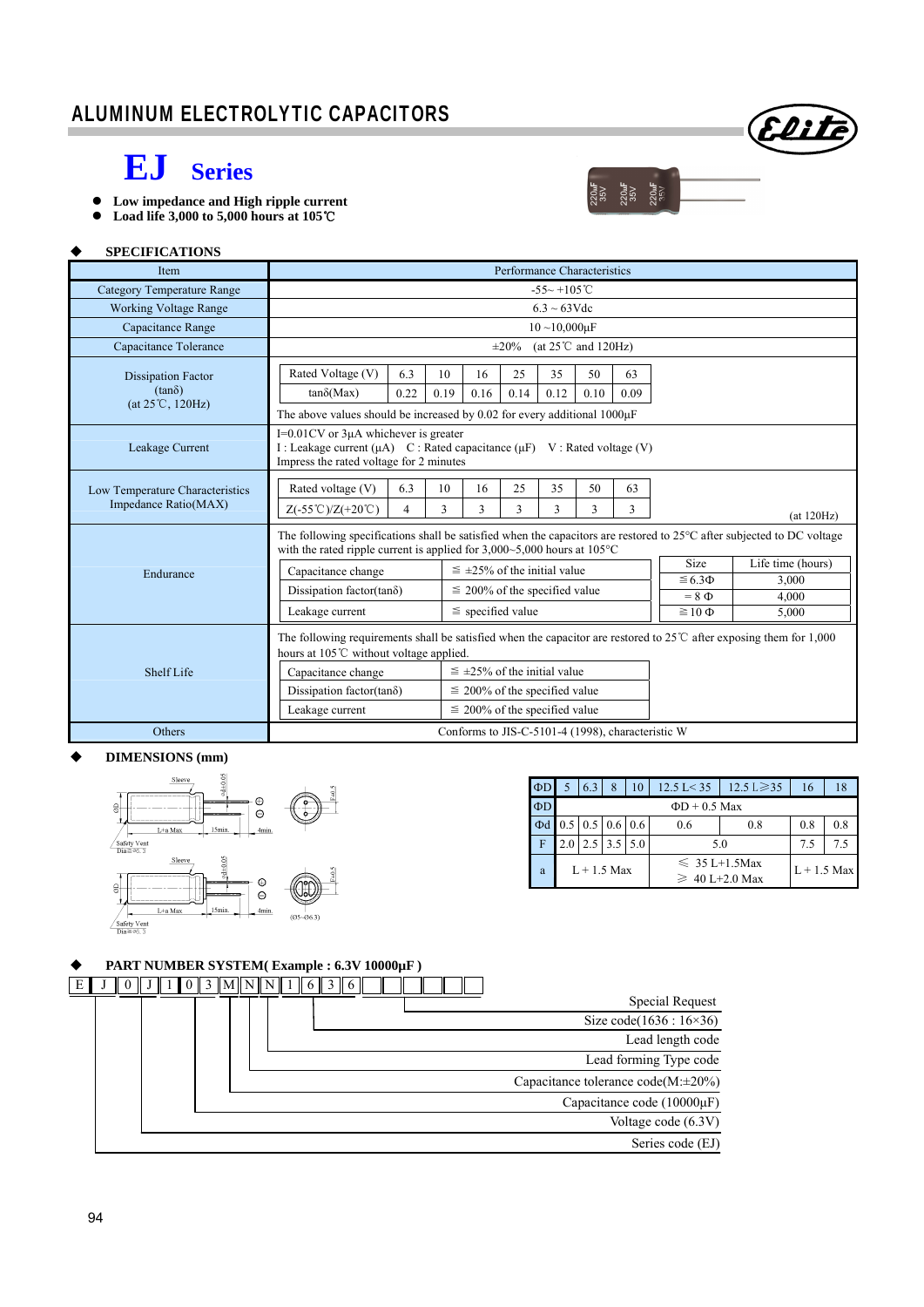# **EJ Series**

## **Case size & Permissible rated ripple current**

|                     |                                  |                | 6.3V                   |                          | <b>10V</b>                  |                |                        |                          |  |
|---------------------|----------------------------------|----------------|------------------------|--------------------------|-----------------------------|----------------|------------------------|--------------------------|--|
| Nominal             | Case                             |                | Impedance              | Max.Rated                | Case                        |                | Impedance              | Max.Rated                |  |
| capacitance<br>(uF) | size                             |                | $(\Omega$ max/100kHz)  | ripple current           | size                        |                | $( \Omega$ max/100kHz) | ripple current           |  |
|                     | $\Phi$ D $\times$ L<br>(mm)      | $20^{\circ}$ C | $-10^{\circ}$ C        | @105℃ 100kHz<br>(mA rms) | $\Phi$ D $\times$ L<br>(mm) | $20^{\circ}$ C | $-10^{\circ}$ C        | @105℃ 100kHz<br>(mA rms) |  |
| 100                 | $5 \times 11$                    | 0.650          | 3.600                  | 155                      | $5 \times 11$               | 0.580          | 2.300                  | 210                      |  |
| 220                 | $6.3\times11$                    | 0.400          | 1.600                  | 255                      | $6.3\times11$               | 0.220          | 0.870                  | 340                      |  |
| 330                 | $6.3\times11$                    | 0.220          | 0.870                  | 340                      | $8 \times 11.5$             | 0.210          | 0.850                  | 410                      |  |
| 470                 | $8\times11.5$                    | 0.180          | 0.800                  | 400                      | $8\times11.5$               | 0.130          | 0.520                  | 640                      |  |
| 560                 | $8\times11.5$                    | 0.170          | 0.750                  | 460                      | $8\times15$                 | 0.120          | 0.480                  | 675                      |  |
| 680                 | $8 \times 11.5$                  | 0.130          | 0.520                  | 640                      | $8\times15$                 | 0.087          | 0.350                  | 840                      |  |
| 820                 | $8\times15$                      | 0.095          | 0.480                  | 730                      | $8\times20$                 | 0.085          | 0.330                  | 875                      |  |
| 1000                | $8\times15$                      | 0.087          | 0.350                  | 840                      | $10\times 16$               | 0.060          | 0.240                  | 1210                     |  |
| 1200                | $8\times20$                      | 0.069          | 0.270                  | 1050                     | $10\times 20$               | 0.046          | 0.180                  | 1400                     |  |
| 1500                | $10\times20$                     | 0.046          | 0.180                  | 1400                     | $10\times 20$               | 0.045          | 0.180                  | 1440                     |  |
| 2200                | $10\times20$                     | 0.045          | 0.180                  | 1440                     | $12.5 \times 20$            | 0.035          | 0.120                  | 1900                     |  |
| 2700                | $10\times30$                     | 0.035          | 0.120                  | 1910                     | $12.5 \times 25$            | 0.034          | 0.110                  | 1945                     |  |
| 3300                | $12.5 \times 20$                 | 0.030          | 0.120                  | 1900                     | $12.5 \times 25$            | 0.027          | 0.089                  | 2230                     |  |
| 3900                | $12.5 \times 25$                 | 0.027          | 0.089                  | 2230                     | $12.5 \times 30$            | 0.024          | 0.078                  | 2650                     |  |
| 4700                | $12.5 \times 30$                 | 0.024          | 0.078                  | 2650                     | $12.5 \times 35$            | 0.020          | 0.065                  | 2880                     |  |
| 5600                | $12.5 \times 35$                 | 0.020          | 0.065                  | 2880                     | $12.5\times40$              | 0.017          | 0.056                  | 3350                     |  |
| 6800                | $12.5\times40$                   | 0.017          | 0.056                  | 3350                     | $16 \times 31.5$            | 0.017          | 0.050                  | 3450                     |  |
| 8200                | $16 \times 31.5$                 | 0.017          | 0.050                  | 3450                     | $16 \times 35.5$            | 0.015          | 0.044                  | 3610                     |  |
| 10000               | $16 \times 35.5$                 | 0.015          | 0.044                  | 3610                     | $16\times40$                | 0.013          | 0.038                  | 4080                     |  |
|                     |                                  | <b>16V</b>     |                        |                          |                             |                |                        |                          |  |
|                     |                                  |                |                        |                          |                             |                | 25V                    |                          |  |
| Nominal             | Case                             |                | Impedance              | Max.Rated                | Case                        |                | Impedance              | Max.Rated                |  |
| capacitance         | size                             |                | $( \Omega$ max/100kHz) | ripple current           | size                        |                | $(\Omega$ max/100kHz)  | ripple current           |  |
| (uF)                | $\Phi$ D×L<br>(mm)               | $20^{\circ}$ C | $-10^{\circ}$ C        | @105℃ 100kHz<br>(mA rms) | $\Phi$ D $\times$ L<br>(mm) | $20^{\circ}$ C | $-10^{\circ}$ C        | @105℃ 100kHz<br>(mA rms) |  |
| 47                  | $5 \times 11$                    | 0.800          | 2.800                  | 120                      | $5 \times 11$               | 0.580          | 2.300                  | 210                      |  |
| 68                  | $6.3\times11$                    | 0.560          | 2.200                  | 220                      | $6.3\times11$               | 0.360          | 1.800                  | 230                      |  |
| 100                 | $6.3\times11$                    | 0.520          | 1.500                  | 255                      | $6.3\times11$               | 0.220          | 0.870                  | 340                      |  |
| 150                 | $8 \times 11.5$                  | 0.210          | 0.860                  | 350                      | $8 \times 11.5$             | 0.200          | 0.690                  | 405                      |  |
| 220                 | $8\times11.5$                    | 0.200          | 0.790                  | 405                      | $8\times11.5$               | 0.130          | 0.520                  | 640                      |  |
| 330                 | $8\times11.5$                    | 0.130          | 0.520                  | 640                      | $8\times15$                 | 0.087          | 0.350                  | 840                      |  |
| 470                 | $8\times15$                      | 0.087          | 0.350                  | 840                      | $10\times16$                | 0.060          | 0.240                  | 1210                     |  |
| 560                 | $8\times20$                      | 0.085          | 0.340                  | 865                      | $10\times 20$               | 0.058          | 0.230                  | 1220                     |  |
| 680                 | $8\times20$                      | 0.069          | 0.270                  | 1050                     | $10\times20$                | 0.046          | 0.180                  | 1400                     |  |
| 820                 | $10\times20$                     | 0.058          | 0.230                  | 1220                     | $10\times25$                | 0.042          | 0.170                  | 1650                     |  |
| 1000                | $10\times20$                     | 0.046          | $0.180\,$              | 1400                     | $12.5\times20$              | 0.035          | 0.120                  | 1900                     |  |
| 1200                | $10\times25$                     | 0.042          | 0.170                  | 1650                     | $12.5 \times 25$            | 0.034          | 0.110                  | 1936                     |  |
| 1500                | $12.5 \times 20$                 | 0.035          | 0.120                  | 1900                     | $12.5 \times 25$            | 0.027          | 0.089                  | 2230                     |  |
| 2200                | $12.5 \times 25$                 | 0.027          | 0.089                  | 2230                     | $12.5 \times 35$            | 0.020          | 0.065                  | 2880                     |  |
| 2700                | $12.5 \times 30$                 | 0.024          | 0.078                  | 2650                     | $12.5 \times 40$            | 0.017          | 0.056                  | 3350                     |  |
| 3300                | $12.5\times35$                   | 0.020          | 0.065                  | 2880                     | $16 \times 31.5$            | 0.017          | 0.050                  | 3450                     |  |
| 3900                | $12.5\times40$                   | 0.017          | 0.056                  | 3350                     | $16 \times 35.5$            | 0.015          | 0.044                  | 3610                     |  |
| 4700                | $16 \times 31.5$                 | 0.017          | 0.050                  | 3450                     | $16\times 40$               | 0.013          | 0.038                  | 4080                     |  |
| 5600<br>6800        | $16 \times 35.5$<br>$16\times40$ | 0.015<br>0.013 | 0.044<br>0.038         | 3610<br>4080             |                             |                |                        |                          |  |

(Elite)